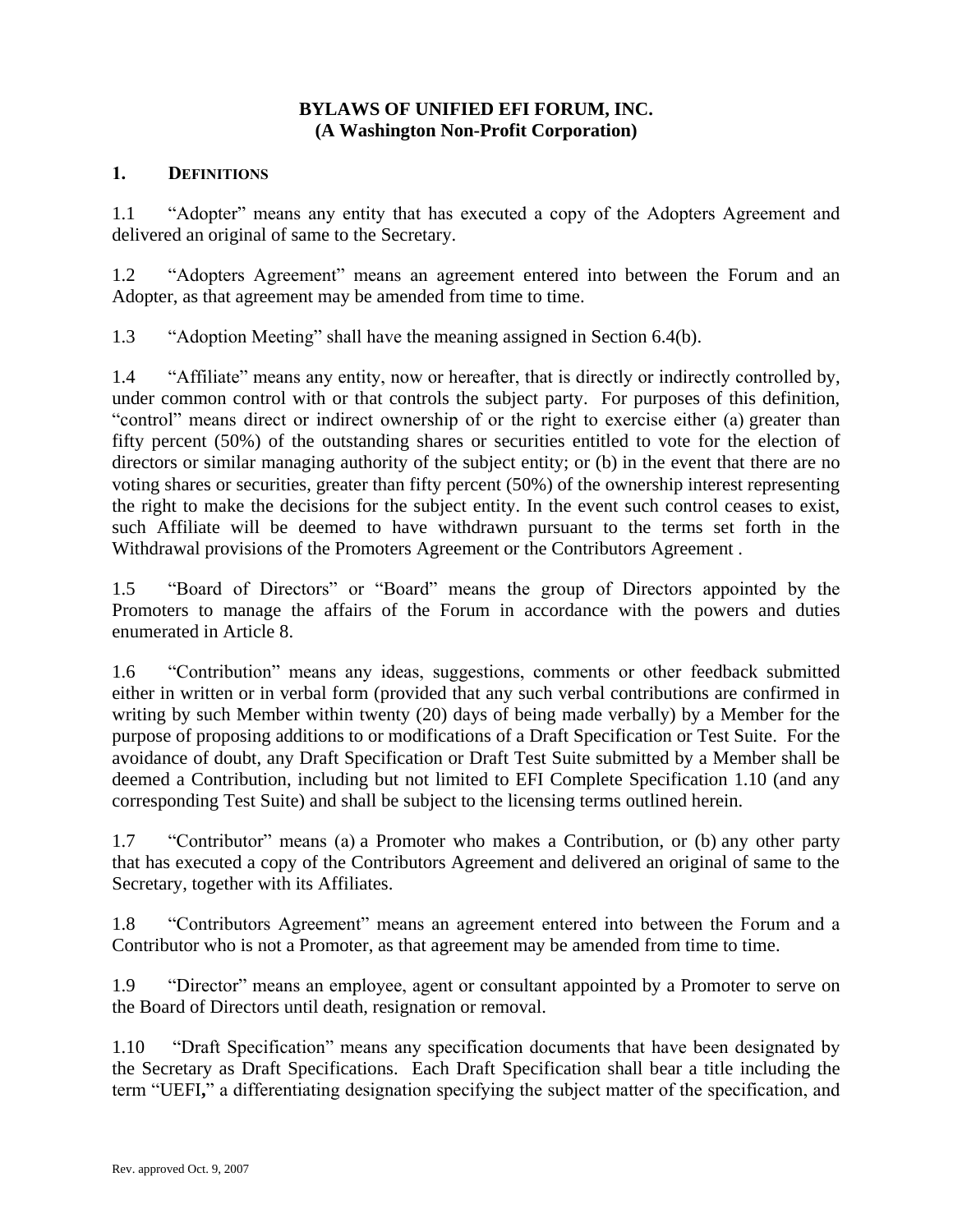version tracking information, such as "1.x Specification," or any other title chosen by the submitting Member(s) for purposes of identifying the specification and any portion thereof. Subsequent Draft Specifications and a Published Specification, if any, will have a like title but for the version tracking information, which shall separately identify each sequential version.

1.11 "Draft Test Suite" means any set of tests proposed by Members for the purpose of permitting Promoters and Adopters to self-test the compliance of an implementation to a Published Specification.

1.12 "Errata Correction" means any correction to a Published Specification created for the sole purpose of correcting errors in, or making clarifications to, a Published Specification with respect to features or functionality already in existence in a Published Specification (i.e., not for the purpose of creating additional features or functionality) that are required because of an error or lack of clarity in a Published Specification. Errata Corrections shall not include any modifications to a Published Specification that materially alter or augment the functionality, capabilities or capacities of products or portions thereof that qualify as Compliant Portions.

1.13 "Final Draft" shall have the meaning assigned in Section 6.4(a).

1.14 "Forum" means the Unified EFI Forum, Inc., a Washington non-profit Corporation.

1.15 "Initial Draft Specification" means Complete EFI Specification 1.10.

1.16 "Majority Vote" means the affirmative vote of at least two-thirds of the then-current Members of the pertinent voting body that cast a vote on the issue in question. If such a Member either (a) fails to cast a vote or (b) casts a vote characterized as an abstention, such action shall be treated as if that Member had not voted. A Majority Vote shall be required for any formal vote for which these Bylaws do not specify a greater number of votes required for passage.

1.17 "Meeting" means a face-to-face meeting or a telephone or video conference.

1.18 "Member" means a Promoter or a Contributor.

1.19 "Notice" or "Notify" means the act of notifying in accordance with Section 7.4.

1.20 "Officer" means a Board member appointed by the Board of Directors to serve as the Forum's President, Vice President, Secretary or Treasurer, or any other position deemed necessary by the Board under Article 9.

1.21 "Potential Claim" means a claim in any patent issued and/or granted under the laws of any country, as well as a claim in any pending published patent application filed under the laws of any country, that is owned by a Member and is, in the good faith judgment of the Member, a Necessary Claim upon the implementation of a Contribution made either by the Member or by another Member of which the Member has become aware.

1.22 "Promoter" means an entity that has executed the Promoters Agreement, together with its Affiliates.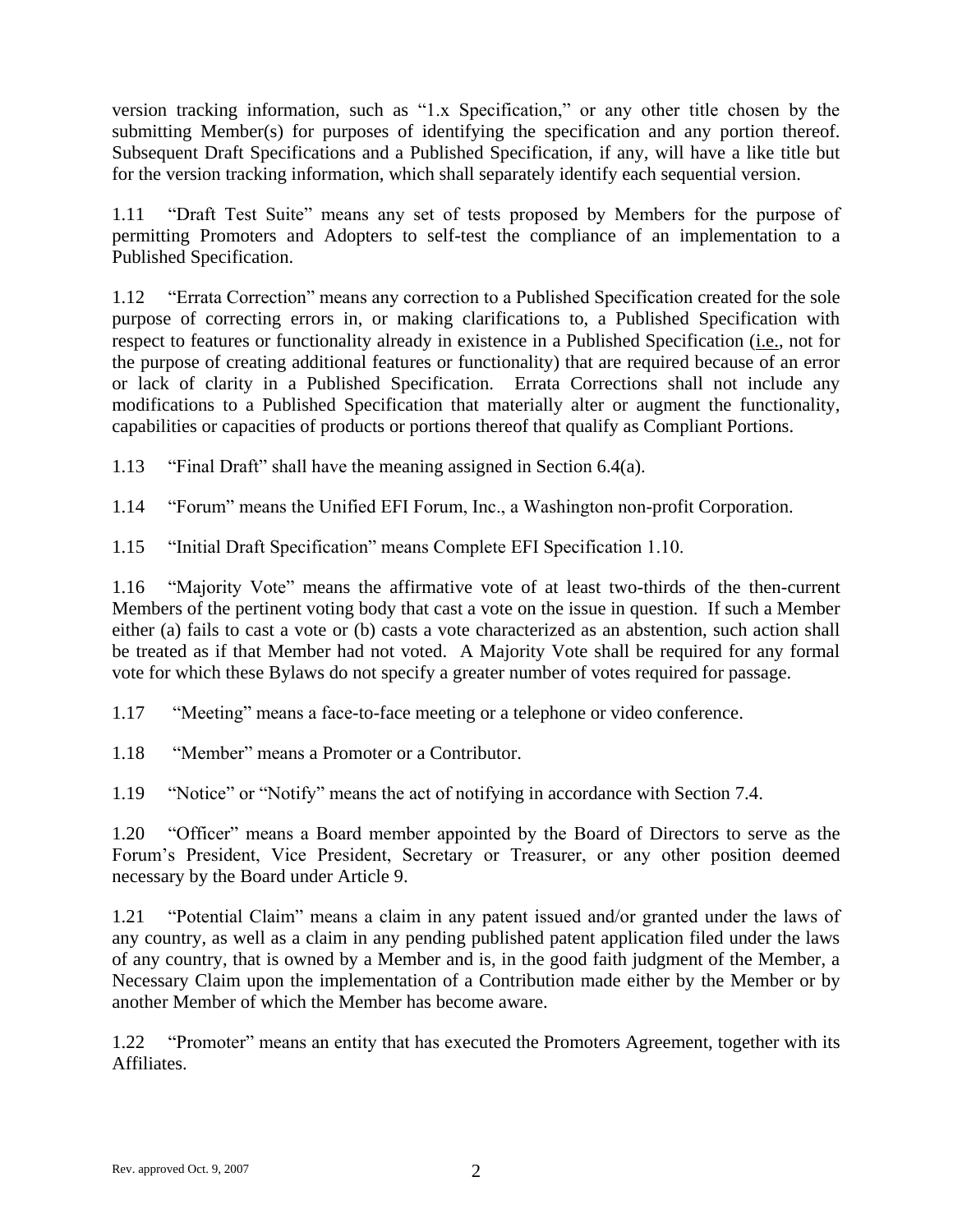1.23 "Promoters Agreement" means that certain agreement entered into among the Promoters as of February 2005, as that agreement may be amended from time to time.

1.24 "Published Specification" means a Draft Specification that has been adopted by the Promoters pursuant to Section 6.4(e) .

1.25 "Quorum" means two-thirds of the then-current Members of the pertinent voting body.

1.26 "Repository" shall have the meaning assigned in Section [9.4\(c\).](#page-15-0)

1.27 "Representative" means a person employed or retained by a Member who is authorized by such Member to represent such Member in connection with the work of the Forum.

1.28 "Review Period" shall have the meaning assigned in Section 6.

1.29 "Secretary" means the Board Member that is appointed as set forth in Section 9.1 to undertake certain duties specified in Section [9.4\(c\)](#page-15-1) and throughout these Bylaws.

1.30 "Specification" means any Draft Specification or Published Specification.

1.31 "Super Majority Vote" means the affirmative vote of all but two of the then-current Members of the pertinent voting body that cast a vote on the issue in question. If such a Member either (a) fails to cast a vote or (b) casts a vote characterized as an abstention, such action shall be treated as if that Member had not voted.

1.32 "Test Suite" means any set of tests developed and adopted by the Promoters for the purpose of permitting Promoters and Adopters to self-test the compliance of an implementation to a Published Specification.

1.33 "UEFI" means the Unified Extensible Firmware Interface.

1.34 "Working Group" means a group created pursuant to Section 6 of these Bylaws.

1.35 Other capitalized terms used but not expressly defined herein have the meanings assigned to such terms by the Promoters Agreement.

## **2. OFFICES**

2.1 Principal Office. The principal office of the Forum is []. The Board may change the location of the principal office at any time.

2.2 Other Offices. Branch or subordinate offices may at any time be established by the Board at any place or places where the Forum is qualified to do business.

2.3 Registered Agent and Address. The address of the Forum's registered office in the State of Washington is []. The name of the Forum's registered agent is [].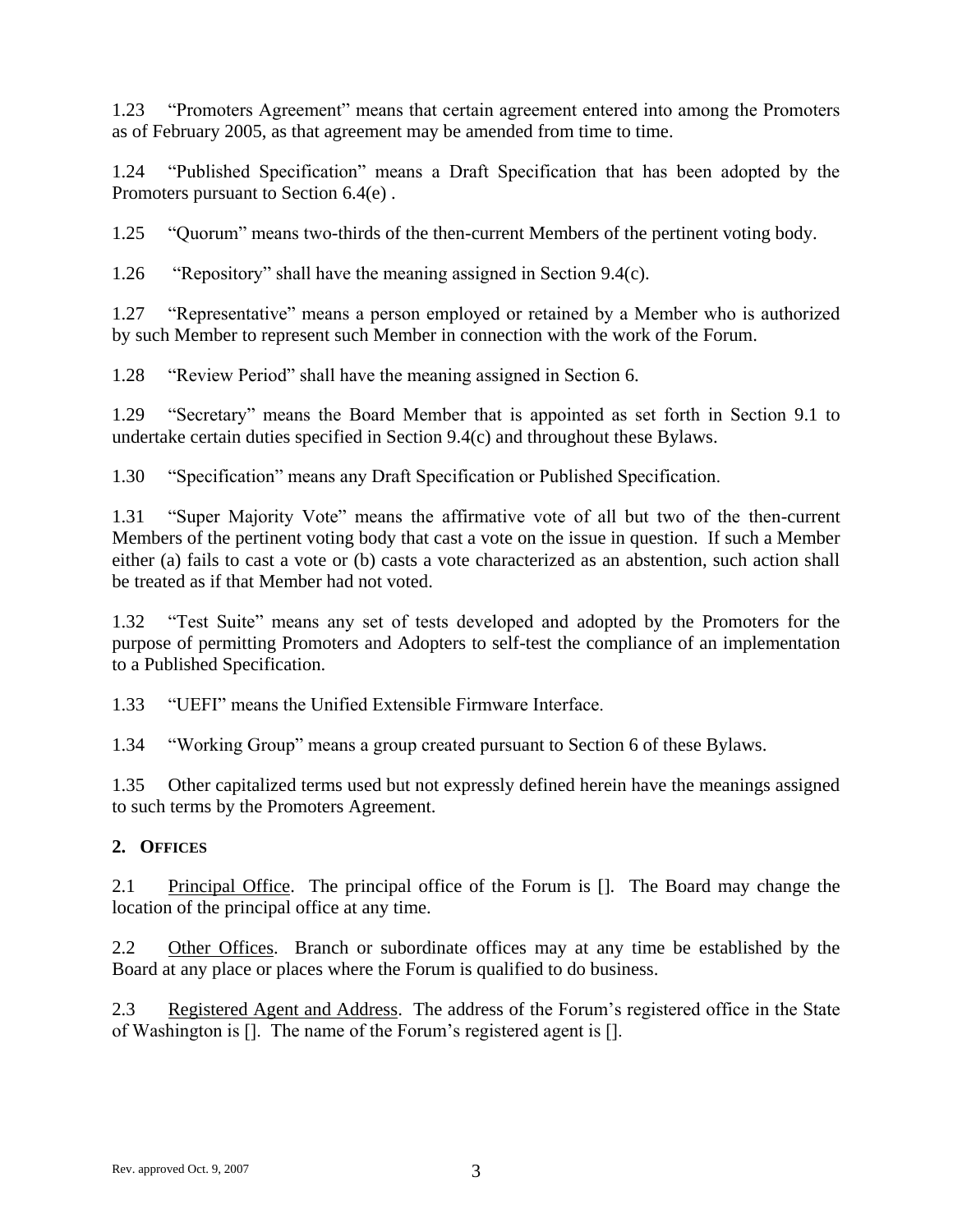## **3. PURPOSES**

3.1 Nonprofit Status. The Forum shall be a nonprofit corporation and is not empowered to engage directly or indirectly in any activity, including distribution of its assets upon dissolution, that would invalidate its status as an organization exempt from federal income taxation under section 501(a) of the Internal Revenue Code of 1986, as amended (hereinafter the "Code"), by virtue of being an organization described in section  $501(c)(6)$  of the Code. The Officers of the Forum shall have broad discretion to curtail activities of Members which conflict with the tax exempt purpose of the Forum; and the Board may expel a Member if necessary to protect the integrity of the Forum's tax status.

3.2 Purposes. The Forum's purpose is the development of Specifications and their worldwide adoption and promotion. The Specifications of the Forum will enable the Members and other implementers to use these Specifications to bring the UEFI into a variety of computing platforms and operating systems. The Forum will also develop a compliance test program, which will address UEFI issues related to platform enablement, and any other measures related to UEFI as to which the Board may agree.

3.3 Reasonable and Nondiscriminatory Terms. The Forum intends to pursue this purpose through an open collaboration and to make any Specifications produced by this effort available to all interested parties pursuant to an appropriate license on reasonable and nondiscriminatory terms.

## **4. MEMBERSHIP**

4.1 Admission of Members. Applicants for membership shall be admitted to membership upon affirmation of the Articles of Incorporation and these Bylaws; the execution of a Promoters Agreement or a Contributors Agreement; and payment of any annual dues established by the Board.

4.2 Rights and Obligations of All Members. The Forum shall have two classes of membership: Promoters and Contributors. Every Member shall be entitled to (a) have access to the Specifications adopted by the Promoters to the extent permitted by these Bylaws, by the Promoters Agreement and Contributors Agreement, and by the policies and procedures adopted by the Board in accordance with these Bylaws; and (b) have any other rights afforded Members of a nonprofit corporation as stated in the Washington Nonprofit Corporation Act and as set forth in and consistent with these Bylaws.

4.3 Additional Rights and Obligations. Every Promoter shall be entitled (a) to appoint a Representative to the Board, (b) to have voting rights in the Forum, and (c) to the rights and obligations specified in the Promoters Agreement, as it may be amended from time to time. Every Contributor shall have the rights and obligations specified in the Contributors Agreement, as it may be amended from time to time, and shall have voting rights as members of any Working Group of which the Contributor is a member. The number of Contributors may be limited as the Board sees fit.

4.4 Withdrawal. A Member may withdraw from the Forum at any time. A Member who wishes to withdraw must provide timely written notice to the Secretary of this decision, and no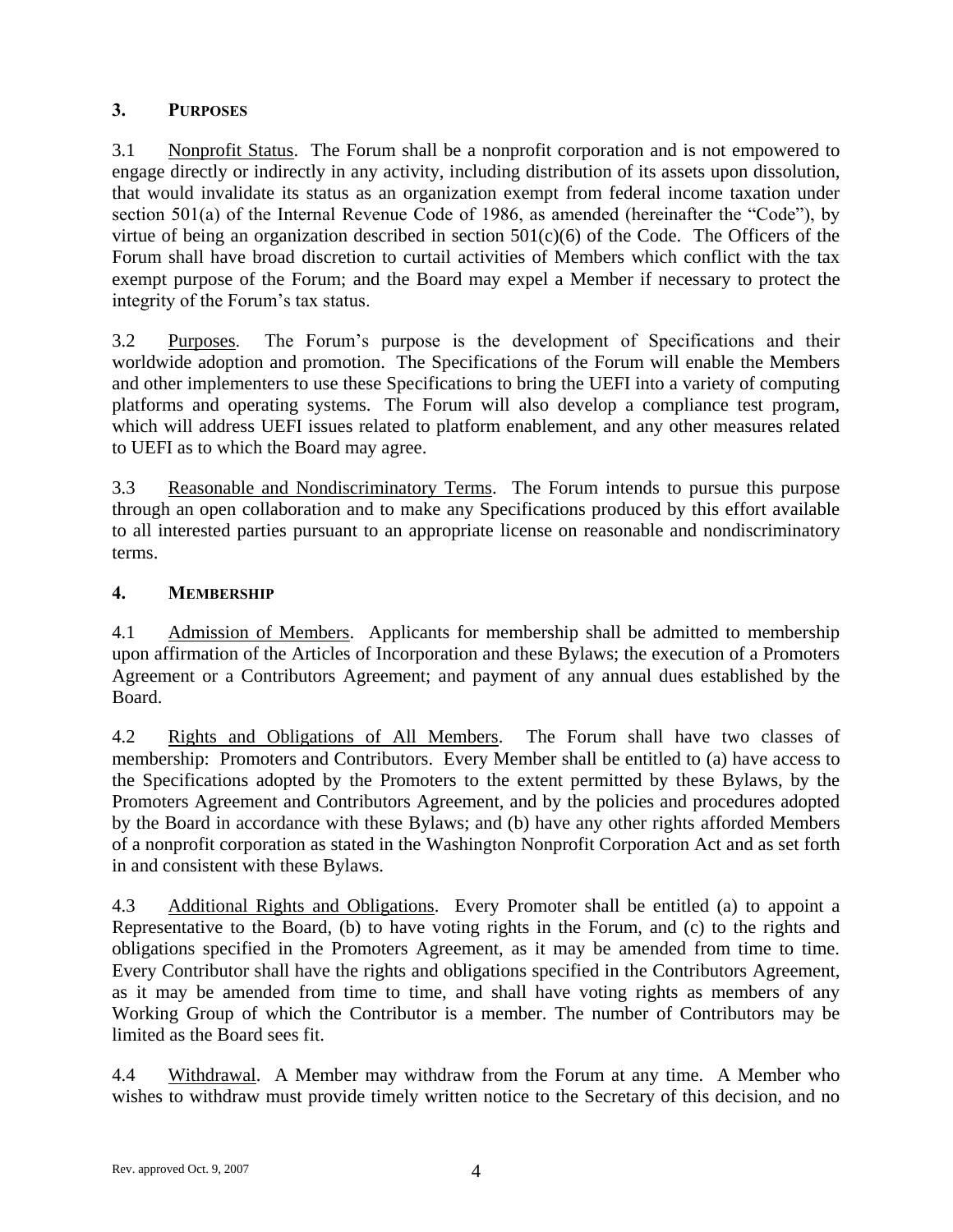withdrawal will be effective until written notice is received by the Secretary. As soon as reasonably practicable, the Secretary will remove the withdrawing Member's name and all contact or identifying information of such withdrawing Member from any Forum websites, mailing lists, listservs and distribution lists. The Secretary also will promptly send out copies of the withdrawing Member's notice to the remaining Members. The withdrawal of a Promoter shall be in accord with Section 6 of the Promoters Agreement, and the timing of a Promoter's withdrawal will determine the effect thereof on the Promoter's rights and licensing obligations. The withdrawal of a Contributor shall be in accord with Section 3 of the Contributors Agreement, and the timing of a Contributor's withdrawal will determine the effect thereof on the Contributor's rights and licensing obligations.

4.5 Nonliability of Members. No Member of the Forum shall be personally liable for the debts, liabilities, or obligations of this Forum. IN NO EVENT WILL MEMBERS BE LIABLE TO EACH OTHER OR ANY THIRD PARTY FOR THE COST OF PROCURING SUBSTITUTE GOODS OR SERVICES, LOST PROFITS, LOSS OF USE, LOSS OF DATA OR ANY INCIDENTAL, CONSEQUENTIAL, INDIRECT, OR SPECIAL DAMAGES, WHETHER UNDER CONTRACT, TORT, WARRANTY OR OTHERWISE, ARISING IN ANY WAY OUT OF THIS OR ANY OTHER RELATED AGREEMENT, WHETHER OR NOT SUCH PARTY HAD ADVANCE NOTICE OF THE POSSIBILITY OF SUCH DAMAGES.

4.6 Assignment, Mergers and Acquisitions. A Member may not transfer or assign, in whole or in part, its rights and obligations under these Bylaws and the Promoters Agreement or Contributors Agreement, as the case may be, except in connection with a transfer in ownership, by merger, consolidation, or acquisition of stock or assets, of the business units or entities engaged in the business of the Member relating to the work of the Forum, or except as authorized by a Majority Vote of the Board. Any Member acquiring or merging with another Member shall be entitled to only one vote after the consummation of such acquisition or merger.

## **5. ADMINISTRATION OF PUBLISHED SPECIFICATIONS AND TEST SUITES**

5.1 Copyright and Ownership. The Forum shall own the copyright in Published Specifications and Published Test Suites, subject to the underlying copyright rights of the Promoters, Contributors and any other copyright holders. Any publication of a Published Specification or Published Test Suite will contain an appropriate copyright notice in the name of the Forum.

## 5.2 Trademark and Trade Name Licensing and Use.

(a) Creation. The Board may create or adopt one or more trademarks or trade names for use in connection with Draft Specifications or a Published Specification. No such trademark shall be confusingly similar with a trademark or trade name owned or used by a Member. In addition, the Board may change the name of the Draft Specifications being developed, or a Published Specification that has been adopted, in either case, that are subsequent versions of the same Specification; in which event, all references in this Agreement to the name of such Draft or Published Specification will be deemed to refer to the name created or adopted by the Board as the new name of the Draft Specifications and Published Specification. A Super Majority vote of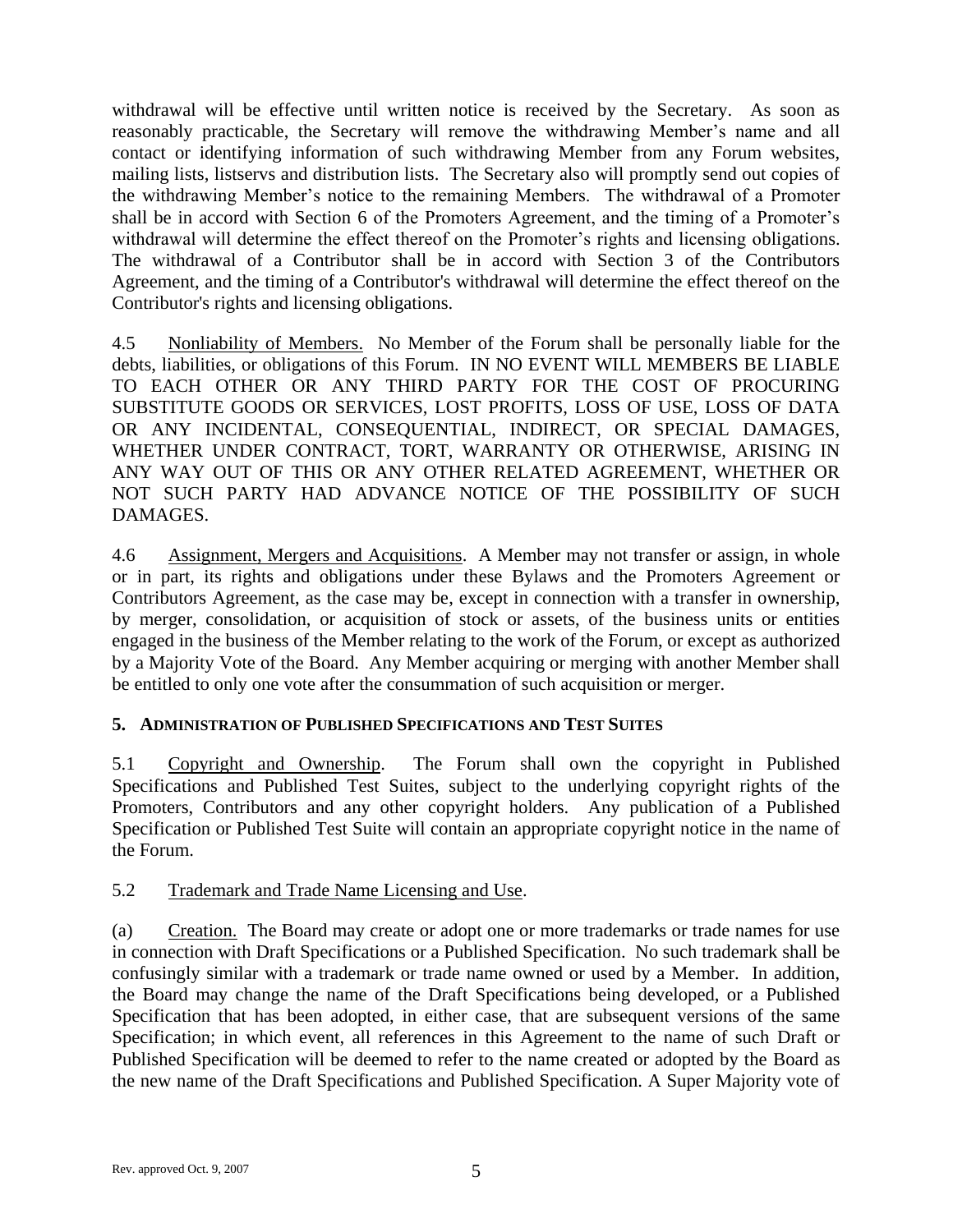the Board is required for the adoption of a trademark or trade name for use in connection with a Published Specification or Test Suite.

(b) No Obligation or Confusing Marks. No Member will be obligated to use any trademark or trade name created or adopted by the Board on any product, advertising or on any other material in any manner. No Member will use or adopt any trademarks or trade names for any product, service or other specification likely to cause confusion with any trademark or trade name or specification name created or adopted by the Board under this Section.

(c) Use of Marks. In the event that the Board creates or adopts a trademark or trade name, the Forum will retain ownership of such trademark or trade name but will grant each of the Promoters and Adopters a royalty-free worldwide license to use such trademark or trade name for the limited purpose of promoting the Published Specification and for labeling and promoting products that (a) include all of the features and functions reasonably capable of complying with a Published Specification and (b) a Promoter or Adopter has self-tested and represented to the Secretary as having passed any required Test Suite. Under no circumstance, however, shall a Promoter or Adopter rely on being granted the right to use a trademark or trade name as any certification, warranty or representation by the Forum or any Promoter that a product or service complies with the Published Specification or that the product or service is fit for any particular purpose. No Promoter will rely on being granted the right to use a trademark or trade name in any representation to any third party concerning the quality or fitness of any product or service.

5.3 Availability. Consistent with the copyright provisions in Sections 5.1, Published Specification(s) and Test Suites shall be made available upon adoption to all Promoters, Contributors and Adopters in both object code and source code form. The source code for a Published Test Suite may be used for inspection purposes only.

5.4 Adopters Agreement. The Forum may, after a Published Specification has been adopted, enter into an Adopters Agreement with any third party who wishes to be an Adopter. An Adopters Agreement will become effective only (a) if executed by the Secretary (or another authorized representative of the Forum) and the third party; and (b) when the Secretary receives a fully executed original of such agreement. The Forum and each Promoter shall have the right to enforce compliance with the terms of such agreement upon notice to the other Promoters. Upon receipt of such notice, the Forum or any Promoter may, at its option, bring suit against an Adopter to enforce such agreement. The other Promoters shall provide reasonable assistance to the Promoter(s) prosecuting such suit, which may include allowing, upon reasonable request, their names to be added to such suit if required by the law of the forum in which such action is brought. Each party shall bear its own costs in any such enforcement action, and no Promoter shall be required to share in the cost of litigation in which it did not elect to participate. No Promoter that did not share in the cost of litigation shall have the right to share in the cost of any recovery in such litigation.

5.5 Publication of Published Specifications. The Board shall exercise all due diligence to publish a Published Specification as soon as possible following adoption but in any case no later than 90 days after adoption. The Board shall also publish a corresponding Test Suite for such Published Specification as soon as possible following publication of the Published Specification. Any Published Specification and Test Suite so published will not be subject to trade secret or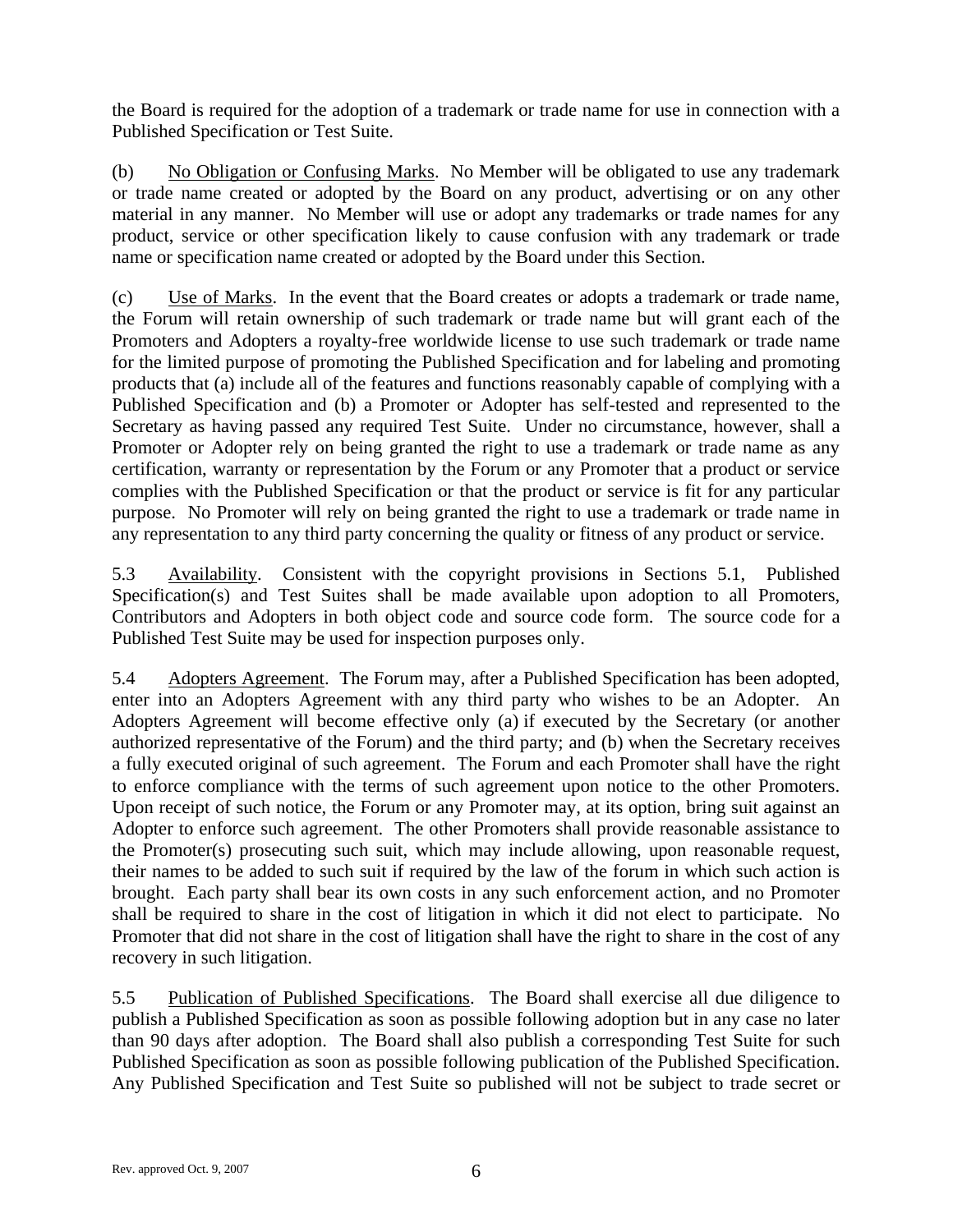confidential treatment. Any publication of a Published Specification and Test Suite will include the following disclaimer language:

The material contained herein is not a license, either expressly or impliedly, to any intellectual property owned or controlled by any of the authors or developers of this material or to any contribution thereto. The material contained herein is provided on an "AS IS" basis and, to the maximum extent permitted by applicable law, this information is provided *AS IS AND WITH ALL FAULTS*, and the authors and developers of this material hereby disclaim all other warranties and conditions, either express, implied or statutory, including, but not limited to, any (if any) implied warranties, duties or conditions of merchantability, of fitness for a particular purpose, of accuracy or completeness of responses, of results, of workmanlike effort, of lack of viruses and of lack of negligence, all with regard to this material and any contribution thereto. Designers must not rely on the absence or characteristics of any features or instructions marked "reserved" or "undefined." The Unified EFI Forum, Inc. reserves any features or instructions so marked for future definition and shall have no responsibility whatsoever for conflicts or incompatibilities arising from future changes to them. ALSO, THERE IS NO WARRANTY OR CONDITION OF TITLE, QUIET ENJOYMENT, QUIET POSSESSION, CORRESPONDENCE TO DESCRIPTION OR NON-INFRINGEMENT WITH REGARD TO THE SPECIFICATION AND ANY CONTRIBUTION THERETO.

IN NO EVENT WILL ANY AUTHOR OR DEVELOPER OF THIS MATERIAL OR ANY CONTRIBUTION THERETO BE LIABLE TO ANY OTHER PARTY FOR THE COST OF PROCURING SUBSTITUTE GOODS OR SERVICES, LOST PROFITS, LOSS OF USE, LOSS OF DATA, OR ANY INCIDENTAL, CONSEQUENTIAL, DIRECT, INDIRECT, OR SPECIAL DAMAGES WHETHER UNDER CONTRACT, TORT, WARRANTY, OR OTHERWISE, ARISING IN ANY WAY OUT OF THIS OR ANY OTHER AGREEMENT RELATING TO THIS DOCUMENT, WHETHER OR NOT SUCH PARTY HAD ADVANCE NOTICE OF THE POSSIBILITY OF SUCH DAMAGES.

#### **6. WORKING GROUPS**

6.1 In General. The work of the Forum may be accomplished and assisted through Working Groups, the formation and business of which shall be governed by this section.

6.2 Formation. The Board may create Working Groups to assist in the work of the Forum. The decision to create Working Groups, membership criteria for such groups, procedures for meetings, and other essential issues necessary for the composition of such Working Groups shall be determined by a Super Majority Vote of the Board. Working Groups may be authorized to create specifications, test suites and materials in addition to those explicitly authorized by the Promoter's Agreement. All votes taken by any Working Group to recommend specifications, test suites or other deliverables to the Forum shall require a Majority Vote of the Working Group.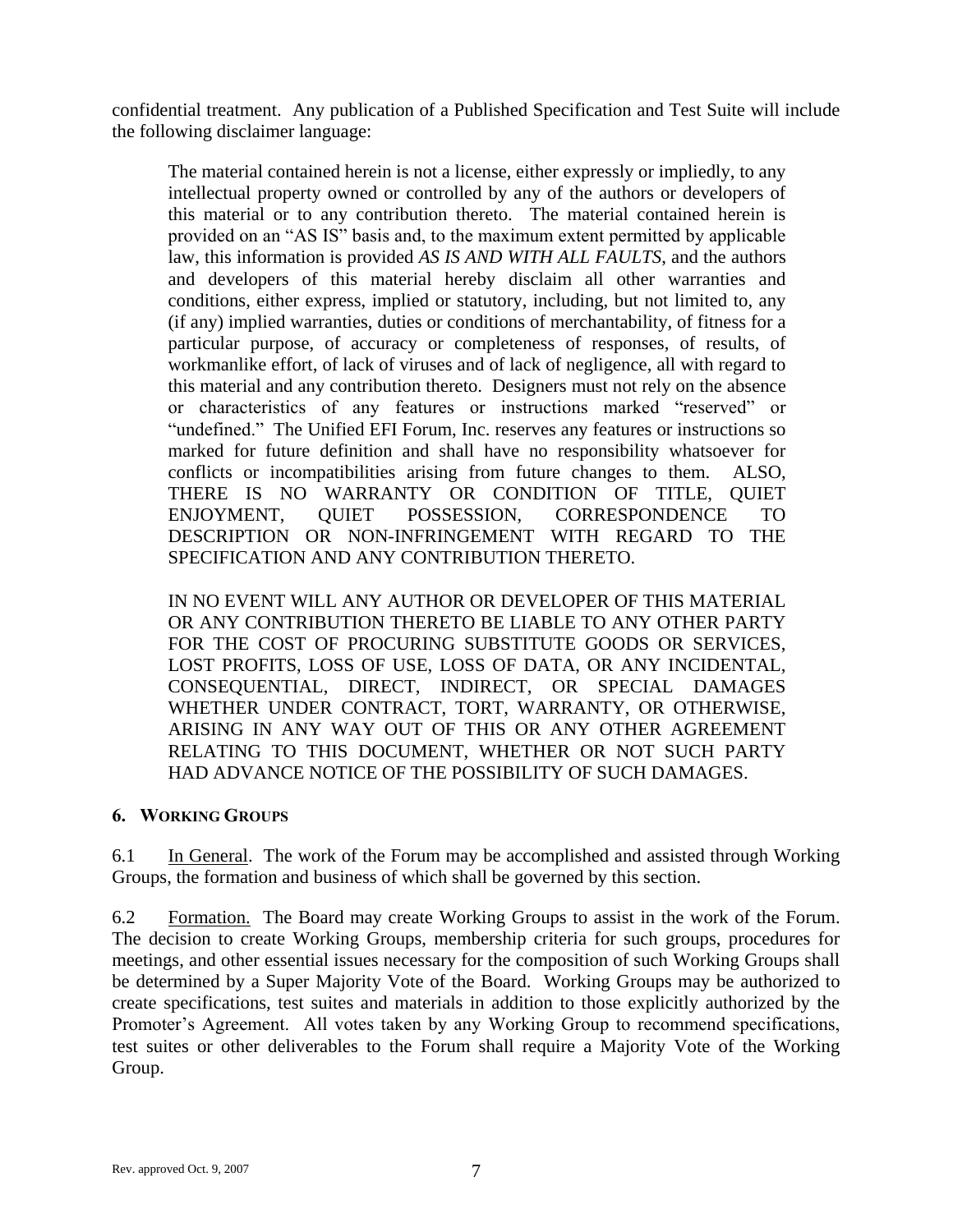(a) UEFI Specification Working Group. The Board will create a Working Group to develop the UEFI Specification and will, by Majority Vote, appoint a chair for the Working Group. Upon appointment, the Working Group chair will promptly send a notice to all Promoters inquiring as to whether they desire to participate in the Working Group. The initial members of the Working Group will consist of those Promoters that indicate a desire to participate in this Working Group. No Promoter shall be denied the right to be a Working Group member. The members of the Working Group may invite Contributors to participate in the work of the Working Group. Any Contributor may request to participate in a Working Group, which request will be considered in light of the membership criteria set for such Working Group. Each Working Group member shall appoint one person to act as its Representative in the Working Group and will so advise the Working Group chair, and each Representative will have only one vote within the Working Group. The chair of the Working Group may create one or more sub-Working Groups to make recommendations to the Working Group.

(b) Initial Draft Specification. The Initial Draft Specification on which the Forum will begin work will be the specification entitled "Complete EFI Specification 1.10," which will be contributed to the Forum by Microsoft and Intel as of the Effective Date of the Promoters Agreement. This contribution shall not in any way affect the prior rights granted to promoters, adopters or users of Complete EFI Specification 1.10.

(c) Voting Procedures and Restrictions. A Quorum of Working Group members must be present at any Meeting at which a vote is called. For any vote that is called for at a Meeting, each voting Member must cast its vote at or prior to such Meeting, either directly, by e-mail, or by proxy. For any vote that is called for outside the context of a Meeting (e.g., a request for vote via e-mail response), such request for a vote shall contain the required deadline for submission of a response, which deadline shall not be less than 5 business days from the time of the issuance of the request for the vote. The Working Group Chair shall record all votes on all issues and promptly inform all Working Group members whether a particular issue or action was approved or denied, based on the applicable voting threshold as specified in these Bylaws or the Promoters Agreement. The Working Group Chair will keep records of all issues voted upon and the respective votes of each Working Group member. If a Working Group member either (a) fails to cast a vote or (b) casts a vote characterized as an abstention, such action shall be treated as if the Working Group member had not voted.

<span id="page-7-0"></span>(d) Development Meetings. The Working Group Chair will schedule development Meetings and provide adequate written Notice (at least ten (10) business days, or in the case of face-to-face meetings, thirty (30) calendar days) of all development Meetings to each of the Working Group Members. No Working Group member will be intentionally excluded from Meetings or denied the opportunity to participate in the process of developing Draft Specifications; however, although the Working Group Chair will attempt in good faith to schedule Meetings when all of the Working Group members can participate, development Meetings need not be delayed or rescheduled if one or more of the Working Group members cannot attend or participate. If a Draft Specification will be voted on as a "Final Draft" (as defined in Section [6.4\(a\)\)](#page-8-0), such Notice will so state and identify the then current version of the subject Draft Specification.

(e) Making Contributions. Each Working Group member shall identify its Contributions by either (1) providing a written copy of the Contribution to the Working Group Chair along with a completed Contribution transmittal in such form as the Working Group Chair may prescribe, or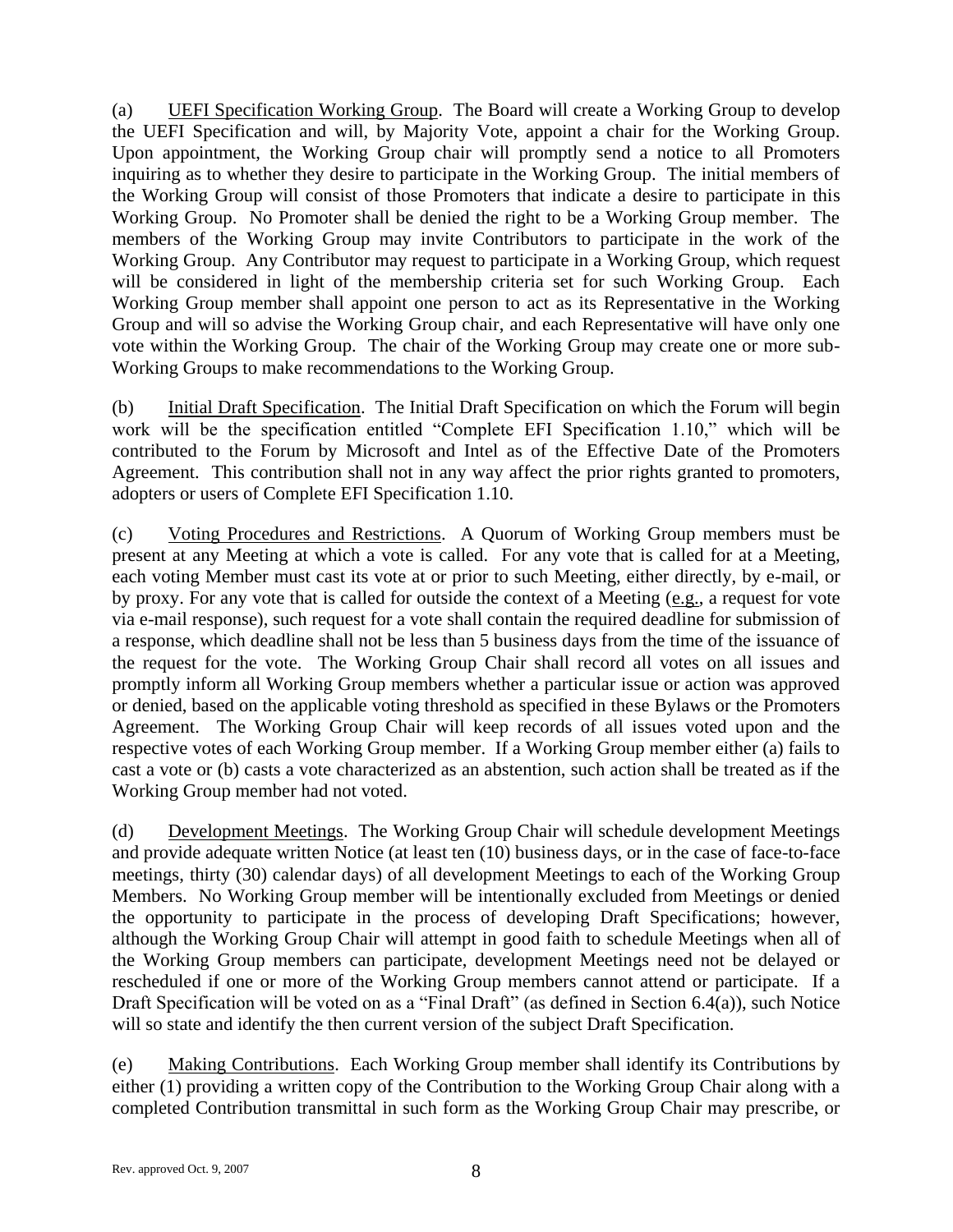(2) depositing such Contribution (or, if such Contribution is verbal, a summary of such Contribution) into the repository maintained by the Working Group Chair. The failure of any party to identify its Contribution as provided in this Agreement will not relieve it of any obligation under this Agreement to grant licenses with respect to its Contribution.

(f) Development Expenses. Each Working Group member will bear its own costs and expenses in connection with its performance of this Agreement, including, without limitation, compensation of its employees, and all travel and living expenses associated with any Working Group member's participation in any Meetings and conferences called to discuss or to develop Draft Specifications or Test Suites.

(g) Computer Software Code in Specifications. No computer software code will be included in any Draft Specification or Published Specification, except for computer software code that is used solely for illustrative purposes (e.g., reference implementations) and that is not a required portion of such specification.

6.3 Intellectual Property in Contributions.

(a) Disclosure. A Working Group member shall disclose to the Working Group Chair in writing the existence of any Potential Claim of which a Representative of such Working Group member has actual personal knowledge. No Representative or Working Group member shall be required to conduct a patent search with respect to any Contribution, and knowledge of Potential Claims of a Working Group member shall not be imputed to any Representative of that Working Group member.

(b) Time of Disclosure. A disclosure required by subsection (a) shall be made within sixty (60) business days after the submission by any Working Group member (including the Working Group member making the disclosure) or Contributor of a Contribution containing a Potential Claim.

<span id="page-8-1"></span>(c) Form of Disclosure. A disclosure required by subsection (a) should include (i) the name of the submitting party; (ii) sufficient identifying information about the Contribution to permit it to be identified, including its date; and (iii) the patent number, or published patent application number, if available, of the patent in which the Potential Claim is contained. The Secretary may prescribe a form on which such disclosures shall be made.

6.4 Adoption. A Draft Specification will become a Published Specification only if first approved by the UEFI Working Group and then adopted by the Board pursuant to the following conditions and procedures:

<span id="page-8-0"></span>(a) Final Draft. At any point, subject to adequate prior Notice having been provided to all Working Group members under Section [6.2\(d\),](#page-7-0) the Working Group members may agree, by Majority Vote, that a Draft Specification is a Final Draft, and submit Draft Specification to the Board for approval as a Final Draft. The Board may agree by Majority vote that a Draft Specification is a Final Draft, and subject such Final Draft to the Review Period and Published Specification Approval process described below.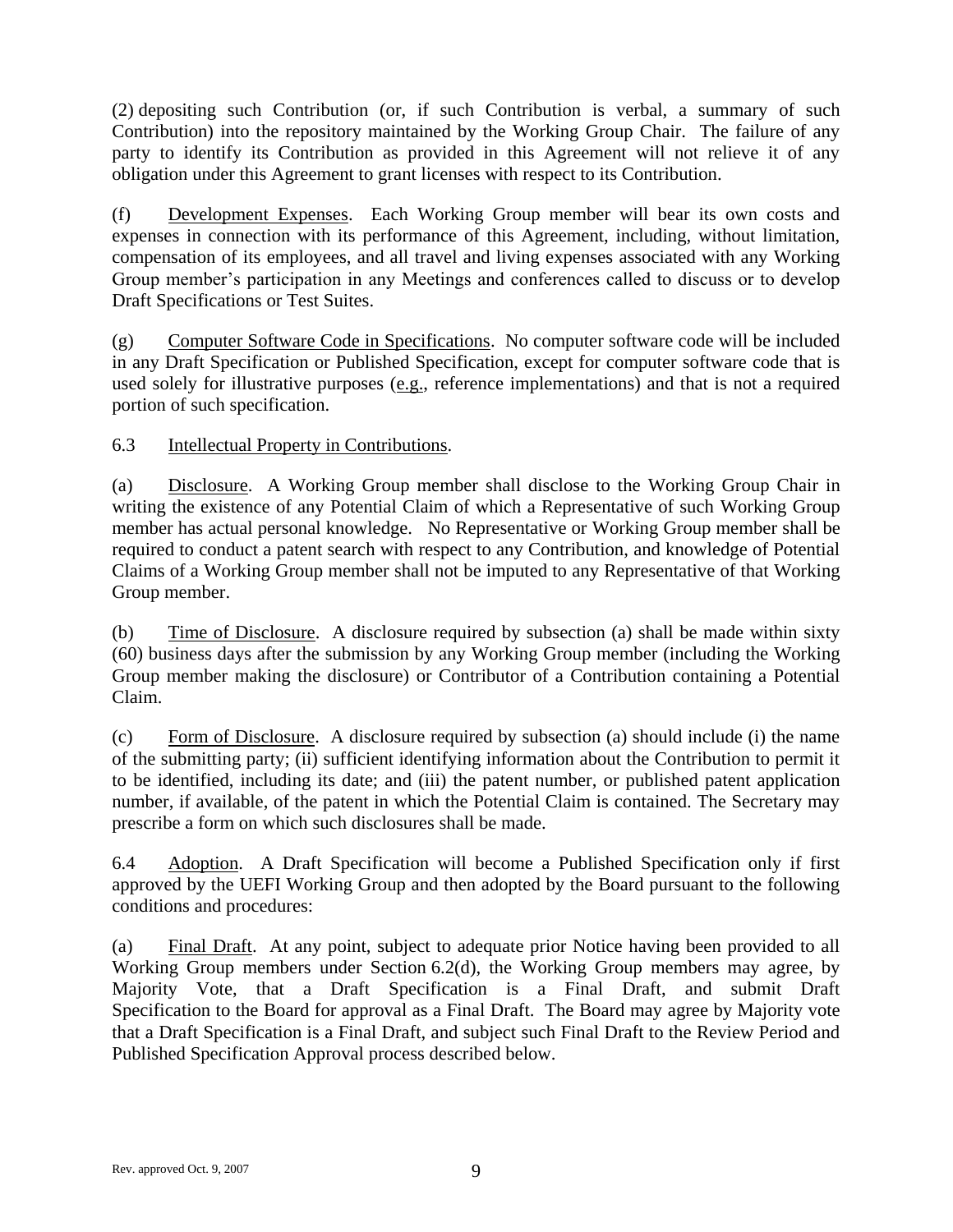<span id="page-9-2"></span>(b) Notice of Review Period and Adoption Meeting. No later than five (5) business days after the Board has agreed on a Final Draft under Section [6.4\(a\),](#page-8-0) the Secretary will send out to all Promoters, using secure e-mail, a Notice indicating (1) the commencement of a period to review the Final Draft, as described in Section [6.4\(c\)](#page-9-0) (the Secretary's Notice will specify the beginning and end dates for such Review Period); and (2) the date scheduled for the Meeting at which the Board will vote on whether to adopt the Final Draft as a Published Specification ("Adoption Meeting") as described in Section [6.4\(e\).](#page-9-1) The Secretary will provide the Final Draft as an attachment to such e-mail Notice. At substantially the same time as such Notice is sent to Promoters, the Secretary shall send a notice to then-current Contributors indicating the commencement of the Review Period and specifying the deadline for responses pursuant to Section [6.2\(d\).](#page-7-0) The length of the Review Period may be specified by the Secretary, but in no event may be less than thirty (30) days. Moreover, in no event will the date for the Adoption Meeting be set for more than forty-five (45) days after the mailing date of the Secretary's Notice, unless the Board agrees to a later date by a Majority Vote. The Secretary will send an e-mail Notice to the Promoters no later than thirty (30) days before the Adoption Meeting identifying the time and place for the Adoption Meeting.

<span id="page-9-0"></span>(c) Review Period. During the Review Period specified in Section [6.4\(b\),](#page-9-2) each Member will review the Final Draft and will notify all other Members of any concerns or objections it may have. Prior to the end of such Review Period, each Member shall make disclosures required by Section 6.3(a) to the Secretary, in the form specified by Section [6.3\(c\).](#page-8-1) No Member, however, will be under any duty to perform any patent search. Any Member raising a concern or objection must identify with particularity any portions of the Final Draft that is the basis of the concern or objection, and provide a reasonable explanation for any such concern or objection. For example, a Member may identify a portion of the Final Draft that contains technology that reads on such Member's patent claims but which such Member did not itself include as a Contribution to the Final Draft and which such Member does not wish to license to all adopters of a Published Specification. The Members shall work in good faith to resolve promptly any such intellectual property objections, or any other concerns or objections, and any Member may propose changes to the Final Draft, as provided in Section [6.4\(d\),](#page-9-3) to resolve such concerns or objections.

<span id="page-9-3"></span>(d) Modifying a Final Draft. Proposed changes to the Final Draft must be circulated by a proposing Member to all other Promoters and Working Group members no later than seven (7) days prior to the date of the Adoption Meeting. No proposed changes which are sent after that time will be considered. Prior to the Adoption Meeting, the Board will agree, by Majority Vote, as to which, if any, of such proposed changes to the Final Draft, which were submitted under and in compliance with this Section [6.4\(d\),](#page-9-3) will be included in a modified Final Draft that will be voted on at the Adoption Meeting. Each such proposed change will be the subject of a separate vote.

<span id="page-9-1"></span>(e) Adoption Meeting/Published Specification Approval. A Final Draft will be deemed adopted as a Published Specification when such Final Draft is approved by a Majority Vote of the Board at an Adoption Meeting.

(f) Notice of Adoption of Published Specification. Within one (1) week following the date of adoption of a Published Specification, the Secretary will send written Notice of such adoption, including a copy of such Published Specification, to all Promoters and Contributors.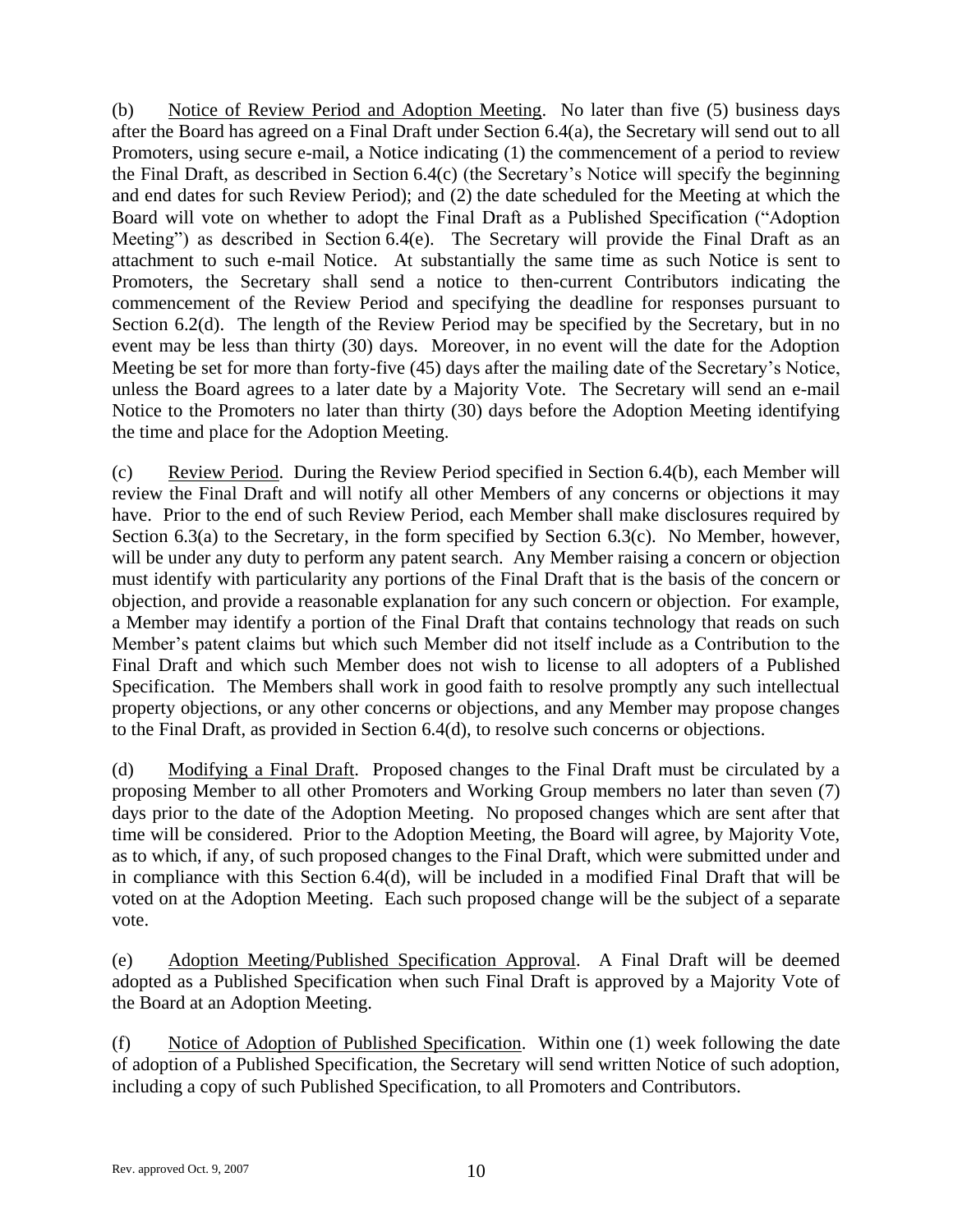(g) Restarting the Adoption Process. If, for any reason, a Final Draft is not adopted as a Published Specification at the Adoption Meeting, the adoption process specified in this Section must be restarted before another Final Draft may be voted on for adoption as a Published Specification.

6.5 Errata Corrections to a Published Specification. Once a Published Specification has been adopted, Errata Corrections to a Published Specification may be proposed by a Member by circulating to the Secretary a statement that clearly identifies the error to be corrected and provides a reasonable explanation for the Errata Correction proposed. The Secretary will send proposed Errata Corrections to the Working Group Chair for Working Group approval. The Working Group may approve proposed Errata Corrections for submission to the Board for adoption by Majority vote. The Errata Corrections will be deemed adopted when approved by a Majority Vote of the Board.

6.6 Modifications to a Published Specification. Once a Published Specification has been adopted, any updates or alterations to a Published Specification other than Errata Corrections will be treated as a proposal to develop a new specification.

6.7 Third Party Contractors. A Working Group may obtain the services of third-party contractors to assist in their work under written agreements providing that their work shall be deemed a "work for hire" under the copyright laws vesting ownership in any resulting works in the Promoters and the Forum. All other intellectual property issues relating to Working Groups shall be governed by the intellectual property terms of the Promoter's Agreement.

## 6.8 Test Suite Development.

(a) Initial Draft Test Suite. The Initial Draft Test Suite for Complete EFI Specification 1.10, which will be the Initial Draft Specification, will be contributed by Intel as of the Effective Date of the Promoters Agreement. This Initial Draft Test Suite shall be used as a starting point for development of a Test Suite for Specifications to be developed by the Forum.

(b) Working Group. The Promoters will create a Test Suite Working Group, which will develop a Test Suite and will, by Majority Vote, appoint a chair for such Working Group. Upon appointment, the Working Group chair will promptly send a notice to all Promoters inquiring as to whether they desire to participate in this Working Group. The initial members of this Working Group will consist of those Promoters that indicate a desire to participate in this Working Group. No Promoter shall be denied the right to be a Working Group member. Each Working Group member shall appoint one person to act as its Representative in the Working Group and will so advise the Working Group chair, and each Representative will have only one vote within the Working Group. The members of the Working Group may invite Contributors to participate in the work of the Working Group. The chair of the Working Group may create one or more sub-Working Groups to make recommendations to the Working Group.

(c) Working Group Meetings. The Working Group chair will schedule Working Group meetings and provide prior written notice of at least ten (10) days (or in the case of face-to-face meetings, thirty (30) calendar days) of all such meetings to each of the Working Group members. No Working Group member will be intentionally excluded from Meetings or denied the opportunity to participate in the process of developing Test Suites; however, Meetings need not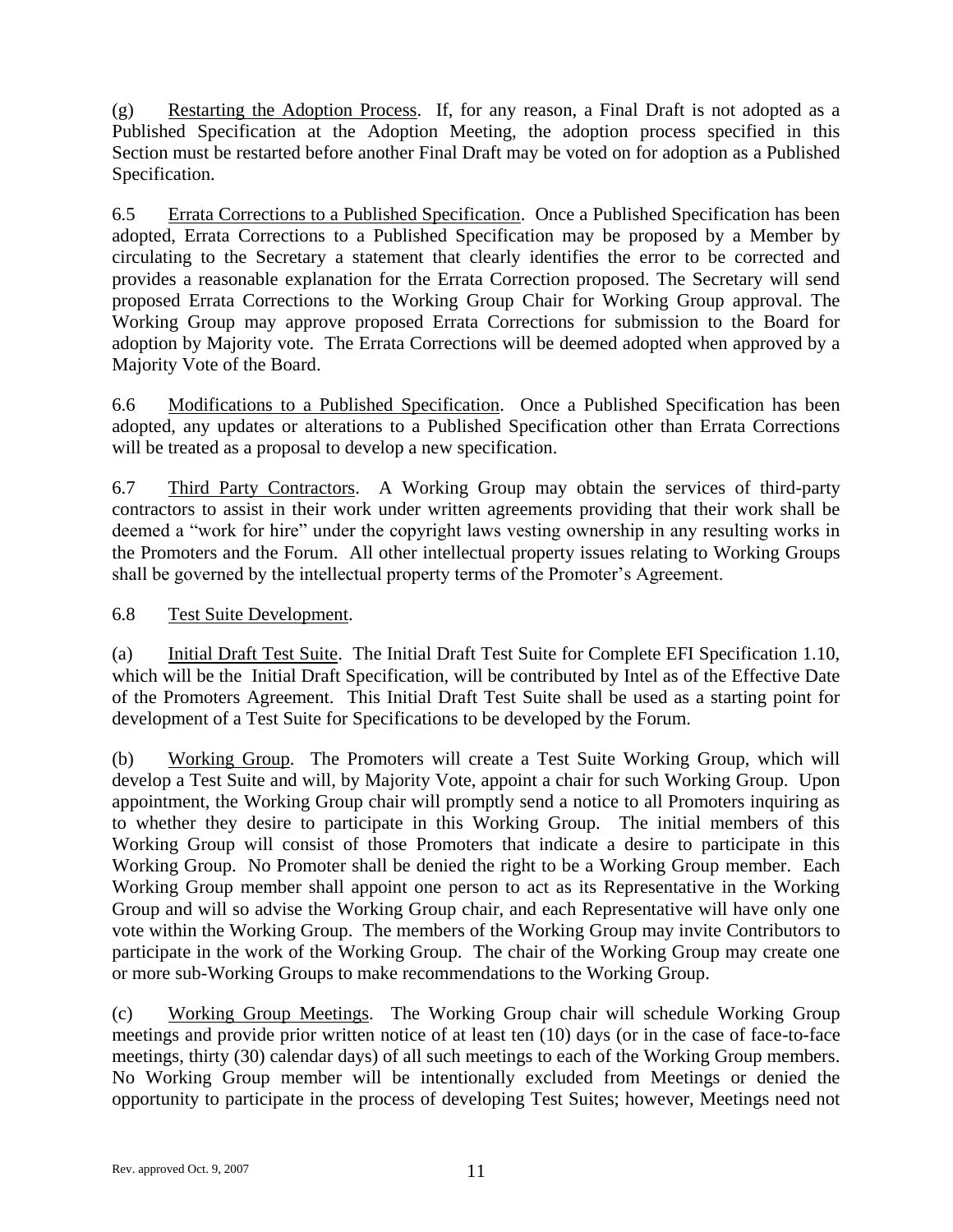be delayed or rescheduled if one or more of the Working Group members cannot participate. The Working Group may obtain the services of third-party contractors to assist in the development of Test Suites under written agreements providing that their work shall be deemed a "work for hire" under the copyright laws vesting ownership in any resulting works in the Promoters and the Forum.

<span id="page-11-0"></span>6.9 Adoption. A Draft Test Suite will become a Published Test Suite only if first approved by the Test Suite Working Group and then adopted by the Board pursuant to the following conditions and procedures:

(a) Submission for Approval. A Draft Test Suite may be submitted for approval as a Published Test Suite if a majority of the Test Suite Working Group members agree that such Draft Test Suite is in final form. Such a Draft Test Suite must be circulated by the Test Suite Working Group chair at least thirty (30) days prior to the date for the Test Suite Working Group Approval Meeting. Prior to the end of such Review Period, each Test Suite Working Group member shall make disclosures required under Section 6.3(a) to the Secretary, in the form specified by Section [6.3\(c\).](#page-8-1) No Test Suite Working Group member, however, will be under any duty to perform any patent search. Any Test Suite Working Group member may raise an issue regarding the Draft Test Suite by identifying with particularity any portions of the Draft Test Suite it finds objectionable, including a reasonable explanation for its objection, and a proposal for a reasonable alternative that would resolve its objections, if available. The Test Suite Working Group members shall work in good faith to resolve any issues that Test Suite Working Group members may raise as part of their review of the Draft Test Suite, and any such member may propose changes to resolve any objections raised. The Test Suite Working Group chair may delay the vote on approving the Draft Test Suite as reasonably necessary to resolve any issues raised.

(b) Working Group Approval. A Draft Test Suite will be deemed approved by the Test Suite Working Group when it is approved by a Majority Vote of the Test Suite Working Group members. Any changes made after initial circulation shall be clearly identified. Within one (1) week following the date of approval of a Draft Test Suite by the Test Suite Working Group, the Test Suite Working Group chair shall send written notice of such approval, including a copy of the Draft Test Suite, to the Secretary for distribution to the Promoters.

(c) Adoption by Board. The approved Draft Test Suite shall be circulated by the Secretary, with Notice that review is to commence, within two (2) weeks of receiving the Draft Test Suite from the Test Suite Working Group chair. This Notice shall specify the date for a Meeting to vote on the Draft Test Suite, which shall be at least thirty (30) days from the date of the Notice. The review procedures specified in Section 6.4(b) and (c) shall apply to this review period. Proposed changes to the Draft Test Suite shall be circulated by a proposing Member to all Members no later than one (1) week prior to the date of the Meeting. Prior to the Meeting, the Board will agree, by Majority Vote, as to which, if any, of such proposed changes will be included in a modified Draft Test Suite to be voted on at the Meeting. Each proposed change will be the subject of a separate vote. A Draft Test Suite will be deemed adopted as a Published Test Suite when it is approved by a Majority Vote of the Board at the Meeting.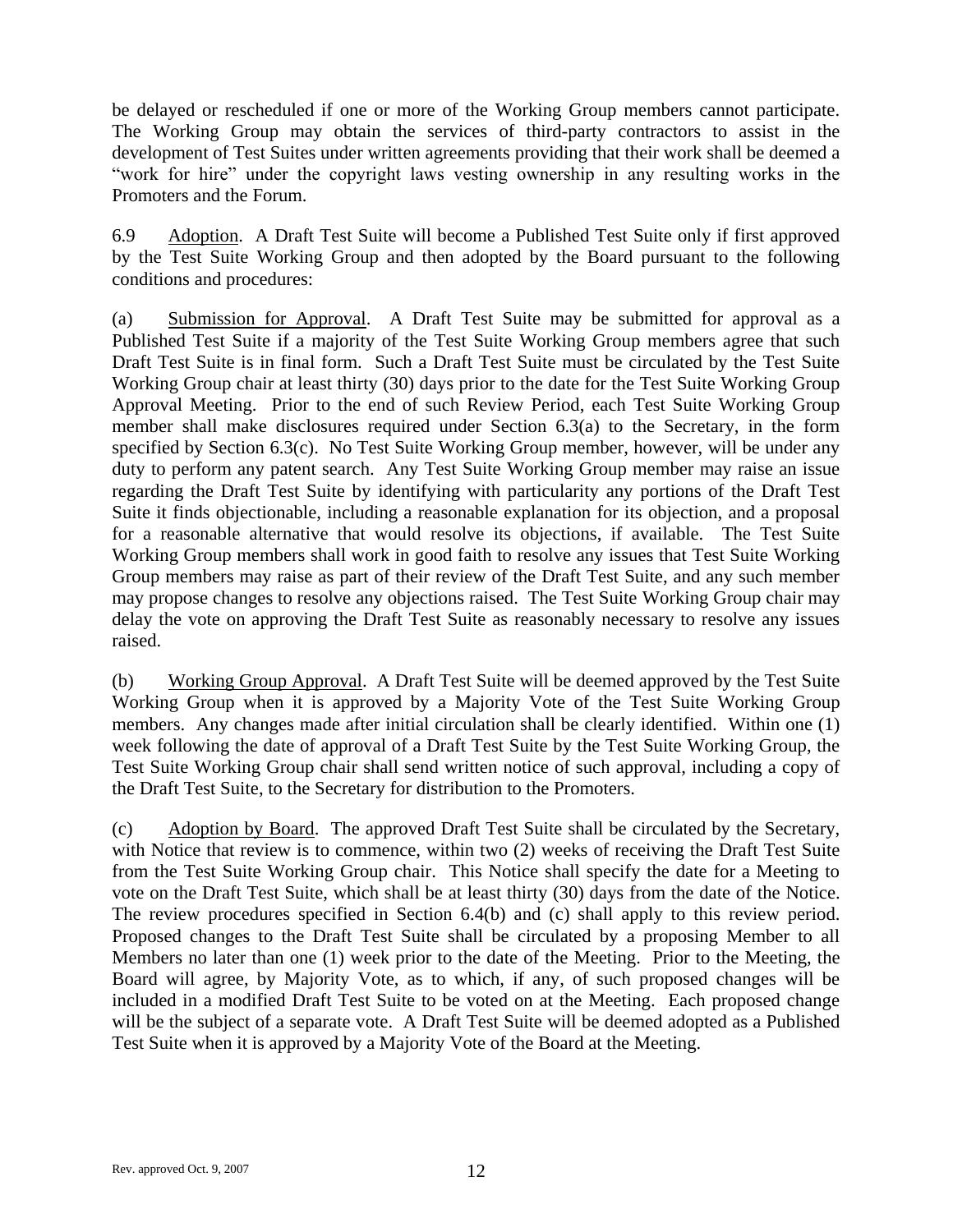(d) Notice of Adoption. Within one (1) week following the date of adoption of a Published Test Suite, the Secretary will send written Notice of such adoption, including a copy of such Published Test Suite, to all Promoters and Contributors.

6.10 Errata Corrections to a Published Test Suite. Errata Corrections to a Published Test Suite may be proposed by a Member by circulating to the Secretary a statement that clearly identifies the error to be corrected and provides a reasonable explanation for the Errata Correction proposed. The Errata Corrections will be deemed adopted when approved by a Majority Vote of the Test Suite Working Group.

6.11 Modifications to a Published Test Suite. Any updates or alterations to a Published Test Suite other than Errata Corrections will be treated as a proposal to develop a new Test Suite and adoption of the new Test Suite will be governed by Section [6.9.](#page-11-0)

6.12 Maintenance and Appeal Procedure. The Test Suite Working Group shall, by Majority Vote, establish procedures for (a) maintaining Test Suites over the life of a Published Specification, (b) receiving ongoing comments and errata corrections during the period when such Test Suites are in use by potential implementers of a Published Specification, and (c) addressing appeals from potential implementers of unsuccessful tests. Any such appeal procedures shall require objections to be stated with particularity and supported by evidence and may require the payment of a fee to offset the reasonable expenses of the Test Suite Working Group.

## **7. MEMBERSHIP MEETINGS**

7.1 Place of Meetings. All meetings of the Members shall be held at such place and at such times as may be fixed from time to time by the Board.

7.2 Annual Meetings. Annual meetings of the Members may be held on such date and at such time as shall be designated by the Board from time to time and stated in the Notice of the meeting.

7.3 Other Meetings. Special meetings of the Members may be called at any time by the President or the Board.

## 7.4 Notice of Meetings.

(a) Timing of Notice. Members shall receive Notice from the Secretary not less than ten (10) days (but in the event of a face-to-face meeting, not less than thirty (30) calendar days) before the date of the annual meeting. Notice of regular Meetings during the upcoming year shall be given to each Member after the annual meeting occurs and ten (10) days (but in the event of a face-to-face meeting, not less than thirty (30) calendar days) prior to the next regular Meeting. Notice for additional meetings may be specified in particular sections of these By-Laws or in the Promoters Agreement.

(b) Form of Notices. All Notices hereunder will be electronic or written and sent to the parties at the addresses indicated on the signature page of their Promoters Agreement or Contributors Agreement, or at such other address as a Member may later specify by written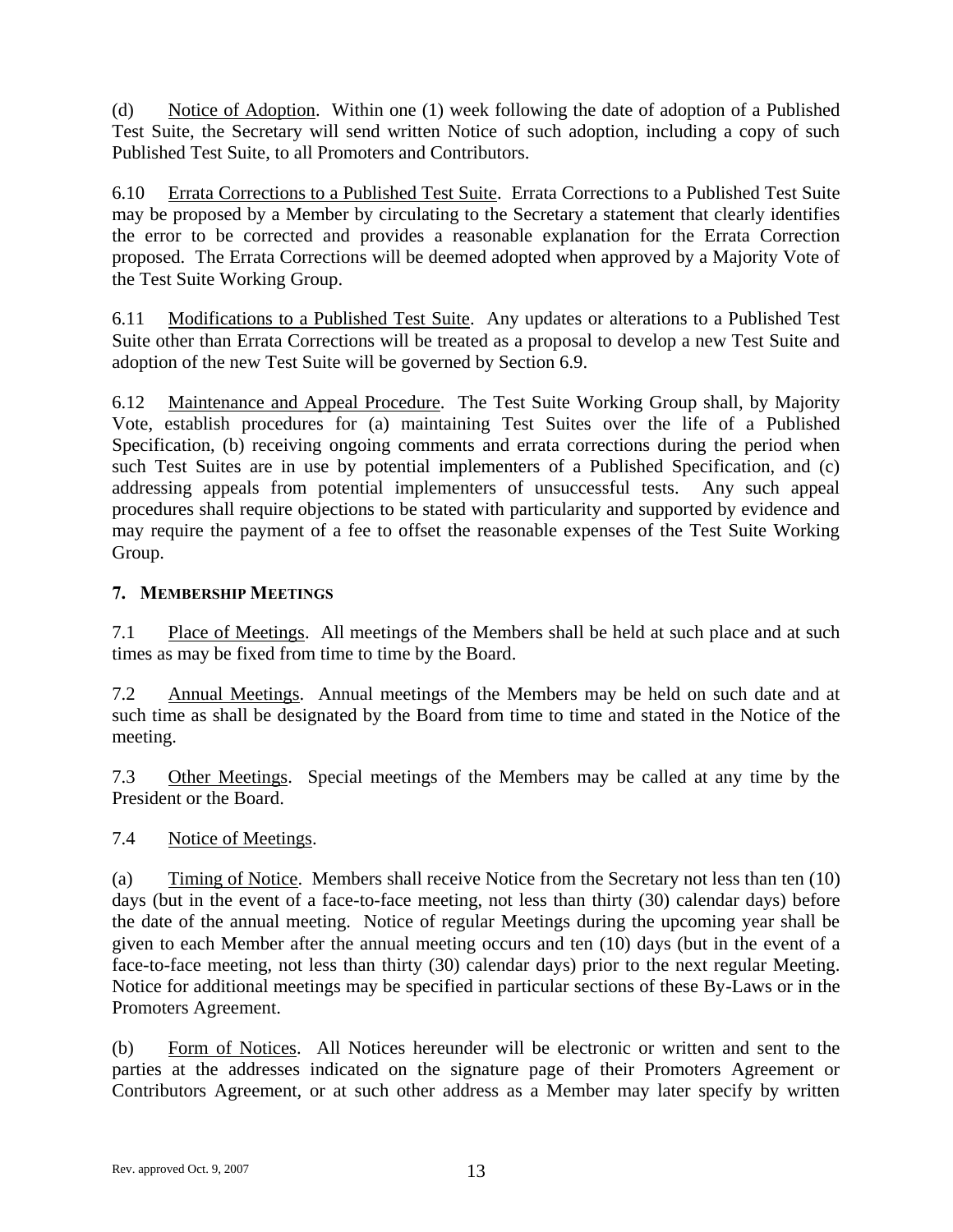notice to the Secretary. Notices from the Secretary can include notice by written mail, electronic mail or by facsimile.

(c) Service of Notices. Such Notices will be deemed served when sent. Any party may give written notice of a change of address and, after notice of such change has been received, any Notice or request will thereafter be given to such party at such changed address.

7.5 Waiver of Notice. Whenever any Notice of a Meeting is required to be given to any Member under provisions of the Articles of Incorporation, these Bylaws or by statute, a waiver of Notice in writing signed by the Member, whether before or after the time of the meeting, shall be equivalent to the giving of such Notice. Each such waiver of Notice shall be filed with the minutes of such meeting.

7.6 Voting. A Quorum of Members must be present at any Meeting at which a vote is called. For any vote that is called for at a Meeting, each voting Member must cast its vote at or prior to such Meeting, either directly, by e-mail, or by proxy. For any vote that is called for outside the context of a Meeting (e.g., a request for vote via e-mail response), such request for a vote shall contain the required deadline for submission of a response, which deadline shall not be less than five (5) business days from the time of the issuance of the request for the vote. The Secretary shall record all votes on all issues and promptly inform all voting Members whether a particular issue or action was approved or denied, based on the applicable voting threshold as specified in these Bylaws. The Secretary will keep records of all issues voted upon and the respective votes of each Member. Unless otherwise specified in these Bylaws, a Majority Vote shall be required without regard for whether all Members eligible to vote are physically present at any Meeting. If a Member either (a) fails to cast a vote or (b) casts a vote characterized as an abstention, such action shall be treated as if the Member had not voted.

## **8. BOARD OF DIRECTORS**

8.1 Authority, Number, Qualifications and Term of Office. The Board will manage the general affairs, property, and interest of the Forum, subject to Washington Corporation Law, the Articles of Incorporation, these Bylaws and applicable provisions of the Code. The Board shall consist of a number of Directors equal to the number of Promoters, with a single Director appointed by each of the Promoters. Each Promoter is responsible for ensuring that its Representative qualifies as a Director under these Bylaws. Each Director may designate an alternate to attend Board Meetings and act on his or her behalf. The Promoter that appointed a Director may remove him or her at any time, with or without cause. A Director shall hold office until death, resignation, or removal.

8.2 Powers. This Forum shall have powers to the full extent allowed by law. All powers and activities of the Forum shall be exercised and managed by the Board directly or, if delegated, under the ultimate direction of the Board.

8.3 Duties. The Board shall have the responsibility for the general management of the affairs, property and interest of the Forum, which shall include, in addition to the other duties set forth in these Bylaws, the following duties:

(a) Manage the adoption and maintenance of the Published Specification and Test Suite;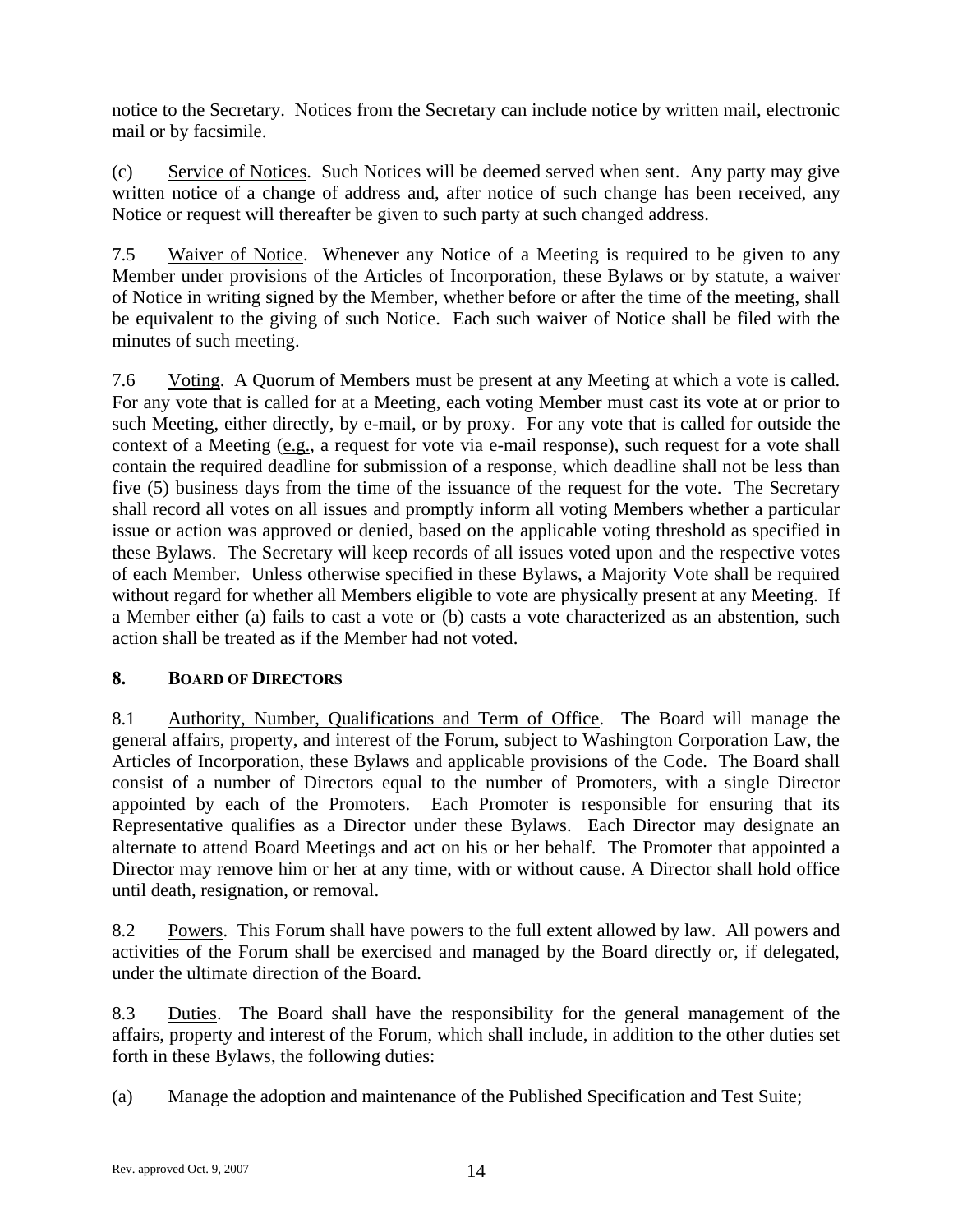(b) Exercise responsibility for the Forum's annual budget and for such oversight as is necessary to maintain non-profit status;

(c) Perform any and all duties imposed on the Directors collectively or individually by law, by the Certificate of Incorporation or by these Bylaws;

(d) Supervise all officers, agents and employees of the Forum to assure that their duties are performed properly;

(e) Meet at such times and places as required by these Bylaws; and

(f) Register their addresses and those of their legal counsel with the Secretary so that Notices of meetings or other Notices under these Bylaws mailed or faxed to them at such address or facsimile numbers shall be valid Notices thereof.

8.4 Compensation. Directors shall serve without compensation by the Forum. A Director may be paid for serving as a Director by the Member who appointed such Director. In addition, if determined by the Board, the Forum may reimburse or advance Directors for their reasonable expenses incurred in the performance of their duties.

8.5 Board Meetings. The Board shall meet at least once each year, at such time and place as the Directors designate. The Board shall appoint or confirm each Officer of the Forum annually by a Majority Vote, and also may remove Officers by a Majority Vote.

8.6 Insurance. The Forum shall acquire directors' and officers' insurance for all Directors and Officers of the Forum in an amount determined by the Board.

## **9. OFFICERS**

9.1 Appointment. The Board shall appoint a President, Vice President, Secretary and Treasurer from the Board members, and may appoint such other Officers as it deems necessary. Any two or more offices may be held by the same person except the offices of Vice President and Secretary. No instrument required to be signed by more than one Officer may be signed by one person in more than one capacity. The Officers of the Forum shall be appointed or confirmed by the Board annually and each Officer elected shall hold office for a term of two years and until his or her successor is elected and qualified, or until his or her earlier resignation or removal. All Officers of the Forum shall be elected or appointed by a Majority Vote of the Board.

9.2 Removal. Any Officer of the Forum may be removed, with or without cause, by a Majority Vote of the Board.

9.3 Vacancies. In the case of any vacancy in any office, a successor to fill the unexpired portion of a term may be elected by the Board.

9.4 Powers and Duties. The Officers shall have the powers and duties customarily associated with their respective offices except as the Board may otherwise determine.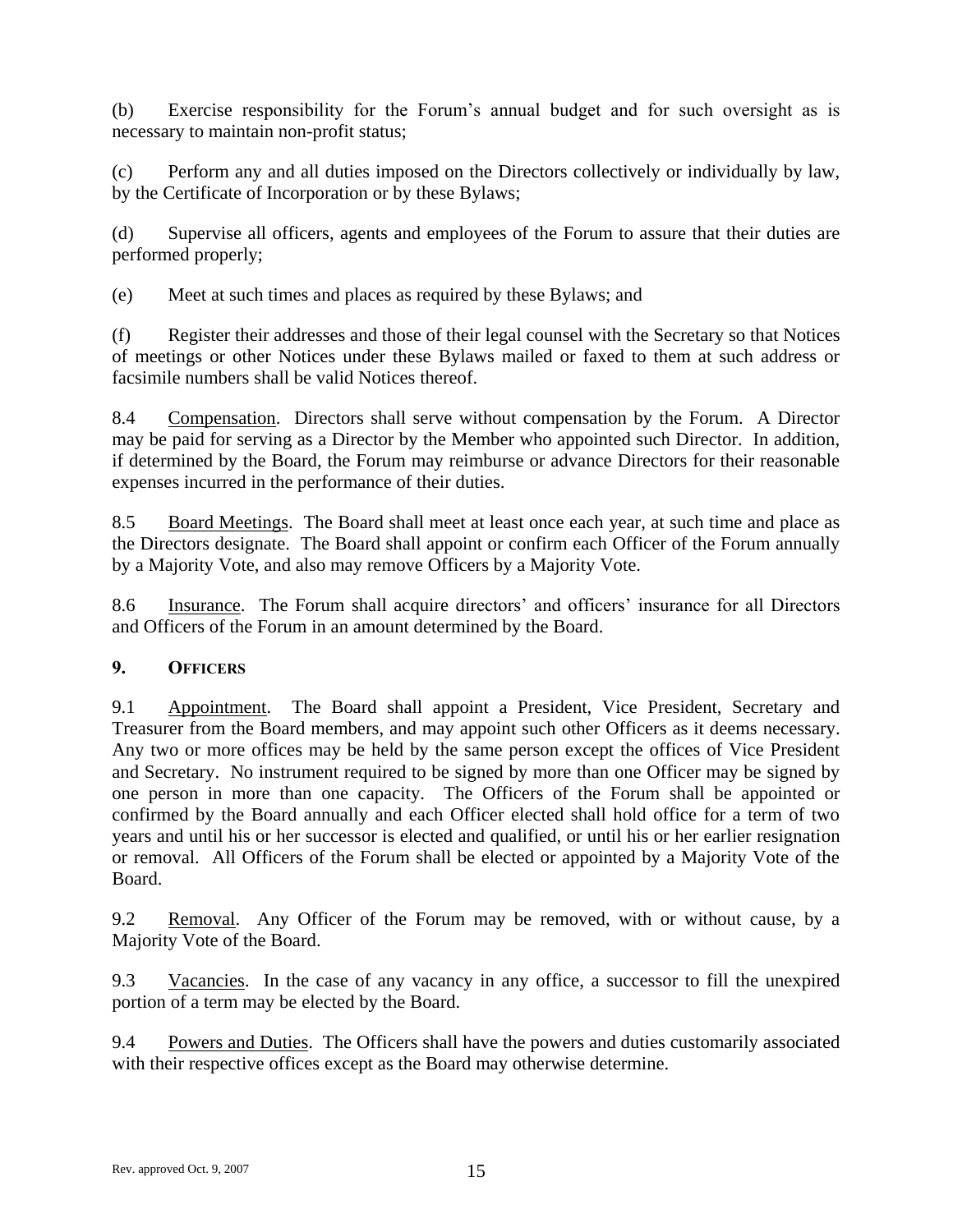(a) President. As appointed by the Board, the President shall preside, if present, at all meetings of the Board. The President shall possess the same power as the Vice President to sign all documents of the Forum, which the Vice President may be authorized to sign by these Bylaws or by the Board. The President shall see that all orders and resolutions of the Board are carried into effect and shall from time to time report to the Board all matters within his or her knowledge which the interests of the Forum may require to be brought to the Board's notice. The President shall also perform such other duties and he or she may exercise such other powers as from time to time may be prescribed by these Bylaws or by the Board. The President's vote is equivalent to any other Board member's vote.

(b) Vice President. The Vice President shall be the chief executive officer of the Forum and shall, subject to the control of the Board, supervise and control the affairs of the Forum and the activities of the appointed officers. Subject to the approval and control of the Board, the Vice President shall have the authority to: (i) employ, supervise and terminate employees of the Forum necessary for the management and operations of the Forum; and (ii) to engage outside services to assist the Vice President in the management and operations of the Forum. The Vice President shall also perform all duties incident to his or her office and such other duties as may be required by law, by the Articles of Incorporation or by these Bylaws or that may be prescribed from time to time by the Board. Except as otherwise expressly provided by law, by the Articles of Incorporation or by these Bylaws, the Vice President shall, in the name of the Forum, execute such deeds, mortgages bonds, contracts, checks or other instruments which may from time to time be authorized by the Board. The duties and rights of the Vice President may, if the Board so determines, be assigned to a corporate entity engaged for such purpose by the Board. The Vice President's vote is equivalent to any other Board member's vote.

<span id="page-15-1"></span><span id="page-15-0"></span>(c) Secretary. The Board shall appoint a Secretary who will be responsible for maintaining, collecting and updating the records and files related to the administration of this Agreement, including (i) keeping a list of all Members and Adopters, and copies of the Promoters Agreement and all Adopters and Contributors Agreements; (ii) establishing a common repository for housing the "master copies" of Draft Specifications, Draft Test Suites, Published Specifications, approved Test Suites and Contributions, and disclosures under Section 6.3 (the "Repository"), which shall be made available to Members, and for managing version control; (iii) obtaining appropriate protection in the name of the Promoters for any trademarks or trade names adopted by the Members, upon Majority Vote of the Promoters requesting that the Secretary do so; (iv) maintaining a list of the Promoters and Adopters which have successfully passed the Test Suite and are entitled to use any trademarks or trade names established by the Members; and (v) carrying out the various other functions and responsibilities described throughout the Bylaws and the other agreements. The Members shall abide by the terms that the Secretary reasonably establishes concerning the Repository. Updated versions of Draft Specifications and Draft Test Suites may be exchanged by the Members and placed in the Repository by the Secretary. The Secretary will make lists and agreements relating to Adopters and Contributors available to the Members at any time upon request within ten (10) business days after receipt of such request. The Secretary may, at its discretion, also act as the primary interface/official address for all incoming notices and outgoing Notices and manage and edit the content of an official website. The Secretary may designate an agent to perform any or all of its record keeping duties.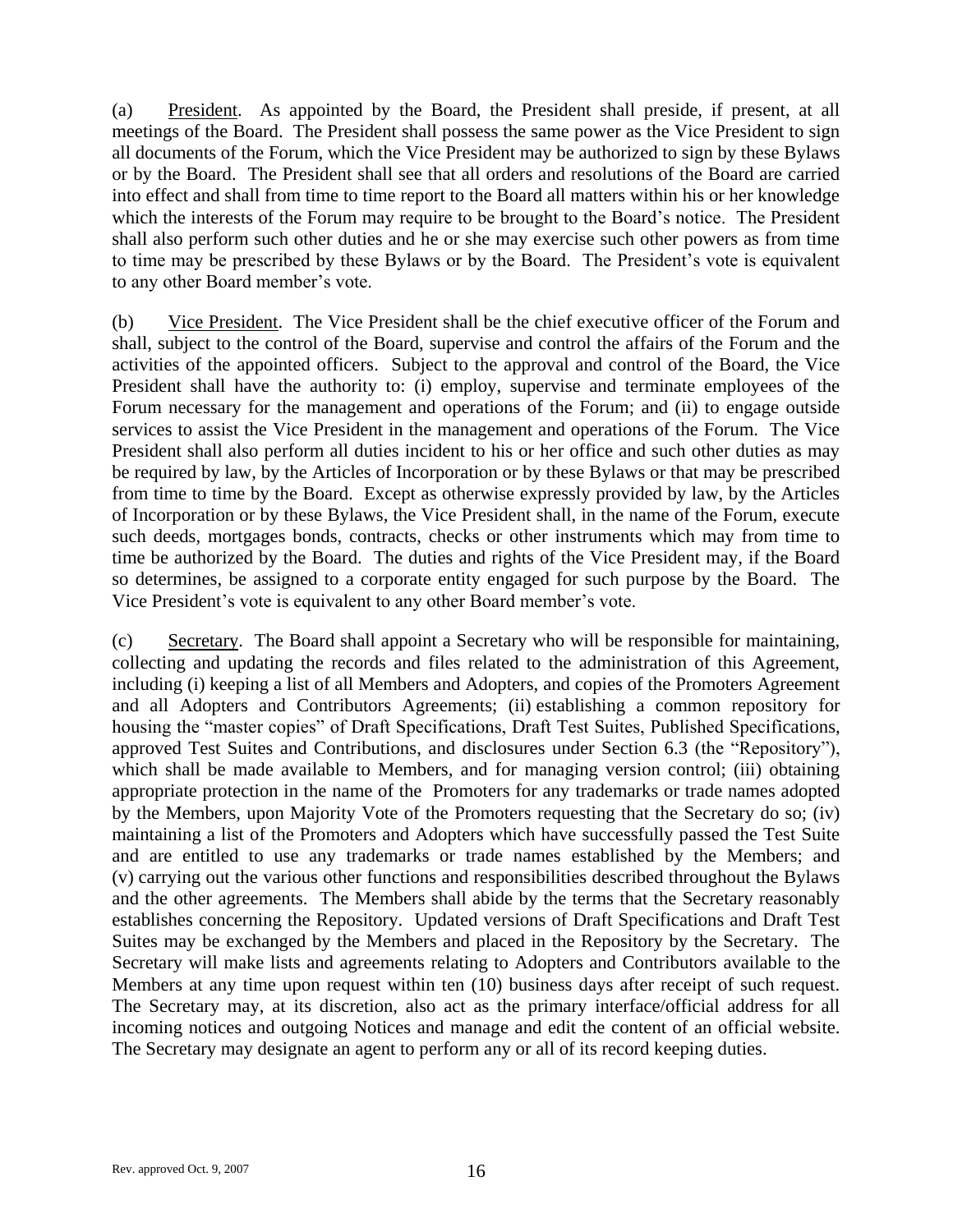(d) Treasurer. The Board may appoint a Treasurer of the Forum, who shall serve in such capacity until his successor has been duly elected and qualified. The Treasurer shall have the custody of the corporate funds and securities and shall keep full and accurate accounts of receipts and disbursements in books belonging to the Forum and shall deposit all moneys and other valuable effects in the name and to the credit of the Forum in such depositories as may be designated by the Board. The Treasurer may be the same Officer as the Secretary.

9.5 Disclaimer of Liabilities. Each of the appointed Officers is acting solely as a facilitator at the request of the Board and for the convenience of the Members. An Officer will not be deemed to be an agent of the Board or of any of the Members except as expressly provided. No Officer will be liable to any of the Members for any action or omission on its part taken or made in good faith and that is not in breach of the Bylaws, the Promoters Agreement or a Contributors Agreement.

9.6 Indemnification. The Board may, in its sole discretion, allow the Forum to, to the fullest extent now or hereafter permitted by law, indemnify any person made, or threatened to be made, a party to any action or proceeding by reason of the fact that such person or such person's testator or intestate was a Director, Officer, employee or agent of the Forum, against judgments, fines, amounts paid in settlement and reasonable expenses, including attorneys fees.

9.7 Replacement of Officers. Should an Officer desire to cease acting as an Officer, or should its organization withdraw as a Member as of a given date, it will, at least ten (10) days prior to such date, so notify the Board. The Board will elect another Board member as the new Officer within one (1) week of the transmission of such Notice. If during such time the Board cannot reach agreement on a new Officer, by a Majority Vote, then the Board will meet and negotiate in good faith to elect a new Officer. The Board may also replace an Officer at any time by Majority Vote.

## **10. EFFECTIVE DATE AND AMENDMENTS**

10.1 Effective Date. These Bylaws shall become effective immediately upon their adoption. Amendments to these Bylaws shall become effective immediately upon their adoption unless the Board in adopting them provides that they are to become effective at a later date.

10.2 Amendments. These Bylaws and the Articles of Incorporation may be altered, amended or repealed, in whole or in part, or new Bylaws and/or Articles of Incorporation may be adopted, by a Super Majority Vote of the Board.

# **11. DISSOLUTION**

11.1 Dissolution of the Forum. The Forum may be dissolved at any time if a Super Majority of the Board votes to adopt a resolution to dissolve the Forum. The Board shall dissolve the Forum if the Promoters vote to terminate the Promoters Agreement in accordance therewith. Dissolution upon a vote of the Board will not be effective until a Notice of dissolution is sent to all of the Members. In addition, in order to dissolve this Forum at any time within thirty (30) days after the Secretary sends out the Notices of adoption of a Published Specification but prior to a vote on such Notice, the Board will conduct the vote at a formal dissolution Meeting. The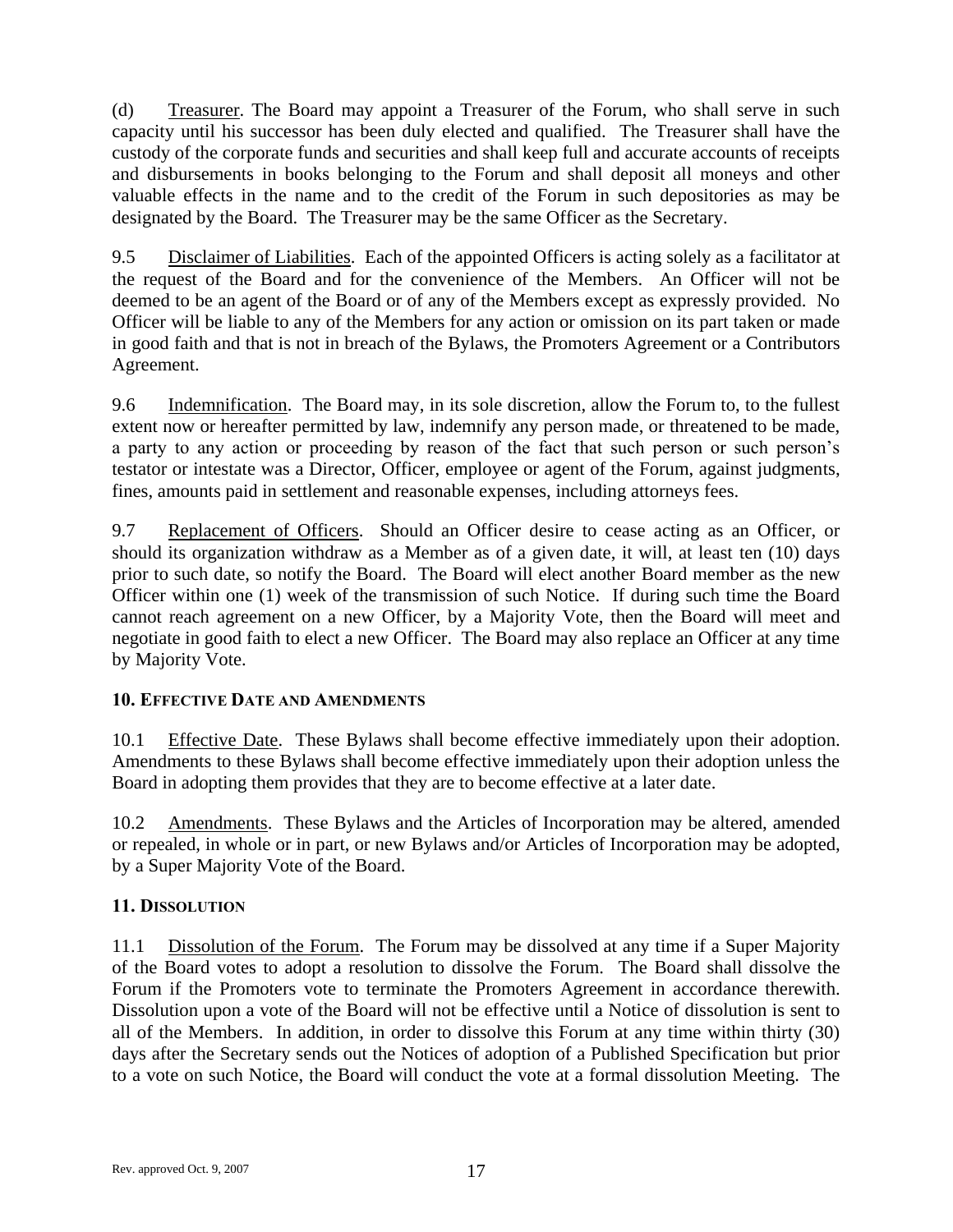Secretary will send out a Notice of such dissolution Meeting to all of the Board Members at least five (5) days prior to such termination Meeting.

11.2 Effect of Dissolution. Once the Board adopts a resolution to dissolve, the Forum shall cease to conduct its affairs except insofar as may be necessary for the winding up thereof. The Forum shall collect its assets and the Directors by Majority Vote shall adopt a plan for distributing the assets consistent with § 24.03.225 of the Washington Nonprofit Corporation Act. Dissolution of the Forum shall result in a termination of the Promoters Agreements and Contributors Agreement entered by the Members and will have the effects specified in Sections 5.2 (Termination) and 5.3 (Survival) of the Promoters Agreement, respectively and Sections 4.1 (Termination) and 4.2 (Survival) of the Contributors Agreement.

## **12. ANTITRUST GUIDELINES**

The Forum is committed to fostering competition in the development of products and/or services based on the activities undertaken by the Forum. The Forum understands that in certain lines of business the Members are or may be direct competitors and that it is imperative that the Members and their representatives act in a manner that does not violate any applicable antitrust law or regulation. Each Member is responsible for counseling its representatives who participate in any activities of the Forum on the importance of limiting the scope of their communications to the topics that relate to the legal purposes of this Forum, whether or not such communications take place during formal meetings, informal gatherings, or otherwise.

## **13. CONSTRUCTION AND TERMS**

13.1 Construction. If there is any conflict between the provisions of these Bylaws and the Forum's Articles of Incorporation, the provisions of the Articles of Incorporation shall govern. If there is any conflict between the provisions of these Bylaws and the Promoters Agreement, Contributors Agreement or Adopters Agreement, the provisions of these Bylaws shall govern.

13.2 Compliance with Laws. The obligations of the parties hereto will be subject to all laws, present and future, of any government having jurisdiction over the parties hereto, and to orders, regulations, directions or requests of any such government. It is the intention of the Forum that these Bylaws and all referenced documents will comply with all applicable laws and regulations, including, but not limited to, any and all applicable antitrust laws and regulations.

13.3 Severability. If any provision of these Bylaws is determined by a court to be unenforceable, the parties will deem the provision to be modified to the extent necessary to allow it to be enforced to the extent permitted by law, or if it cannot be modified, the provision will be severed and deleted from these Bylaws, and the remainder of the Bylaws will continue in effect.

## **14. MISCELLANEOUS**

14.1 Records. There shall be kept at the registered office of the Forum correct books of accounts and finances; minutes of proceedings; current Articles of Incorporation and Bylaws; a record of Members, including names, addresses and classes of membership; and a record of Officers' and Directors' names and addresses. The records shall be available at any reasonable